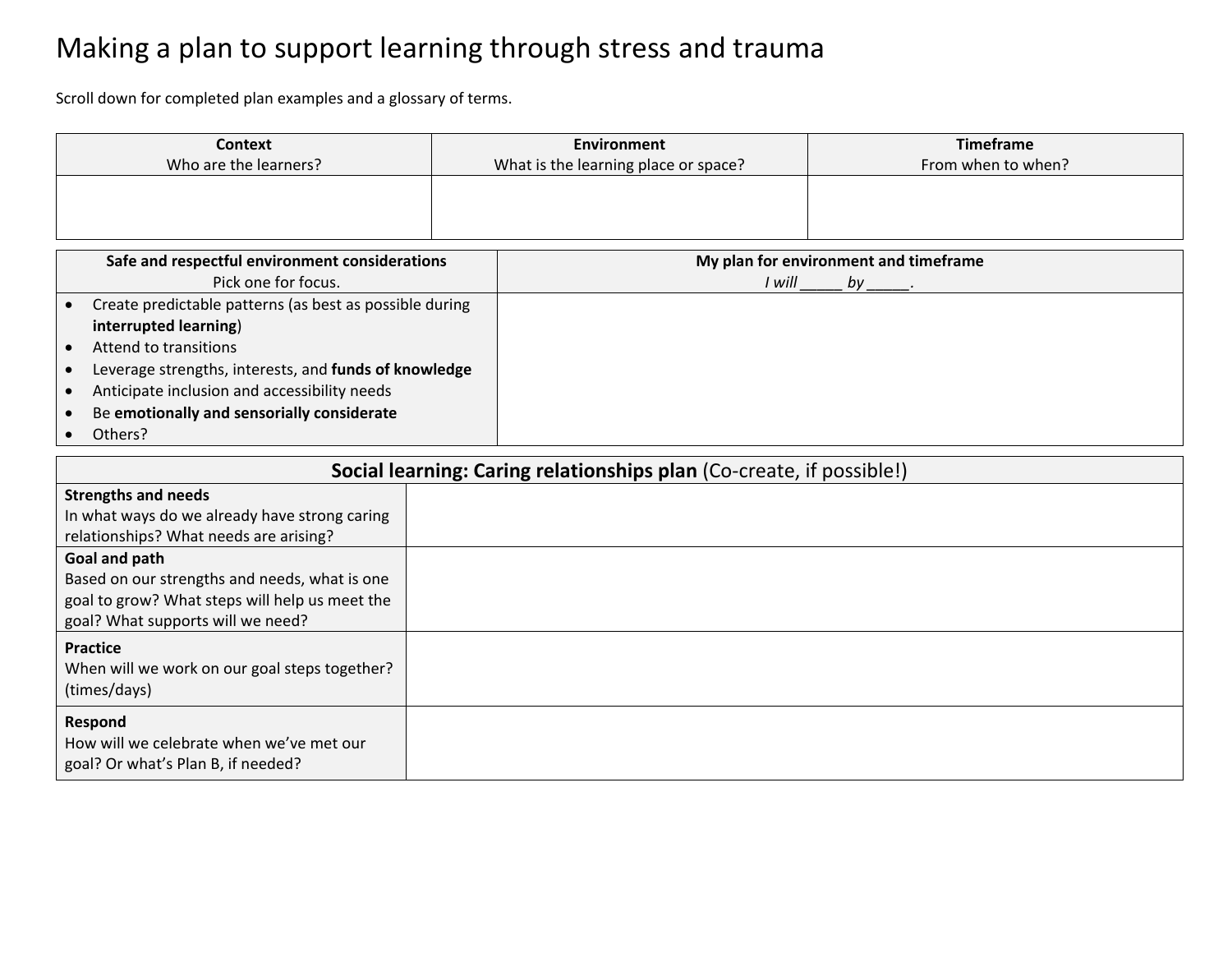| Social-emotional learning: Emotion and behavior plan (Co-create, if possible!) |  |  |
|--------------------------------------------------------------------------------|--|--|
| <b>Strengths and needs</b>                                                     |  |  |
| In what ways do we already have regulated                                      |  |  |
| emotion and modulated behavior? What                                           |  |  |
| needs are arising?                                                             |  |  |
| Goal and path                                                                  |  |  |
| Based on our strengths and needs, what is one                                  |  |  |
| goal? What steps will help us meet the goal?                                   |  |  |
| What supports will we need?                                                    |  |  |
| <b>Practice</b>                                                                |  |  |
| When will we work on our goal steps together?                                  |  |  |
| (times/days)                                                                   |  |  |
| Respond                                                                        |  |  |
| How will we celebrate when we've met our                                       |  |  |
| goal? Or what's Plan B, if needed?                                             |  |  |

| Academic or professional learning: Cognitive growth and overall well-being plan |  |  |
|---------------------------------------------------------------------------------|--|--|
| (Co-create, if possible!)                                                       |  |  |
| <b>Strengths and needs</b>                                                      |  |  |
| In what ways do we already have strong                                          |  |  |
| cognitive growth without compromising overall                                   |  |  |
| well-being? What unfinished teaching needs                                      |  |  |
| are arising?                                                                    |  |  |
| Goal and path                                                                   |  |  |
| Based on our strengths and needs, what is one                                   |  |  |
| goal? What steps will help us meet the goal?                                    |  |  |
| What supports will we need?                                                     |  |  |
| <b>Practice</b>                                                                 |  |  |
| When will we work on our goal steps together?                                   |  |  |
| (times/days)                                                                    |  |  |
| Respond                                                                         |  |  |
| How will we celebrate when we've met our                                        |  |  |
| goal? Or what's Plan B, if needed?                                              |  |  |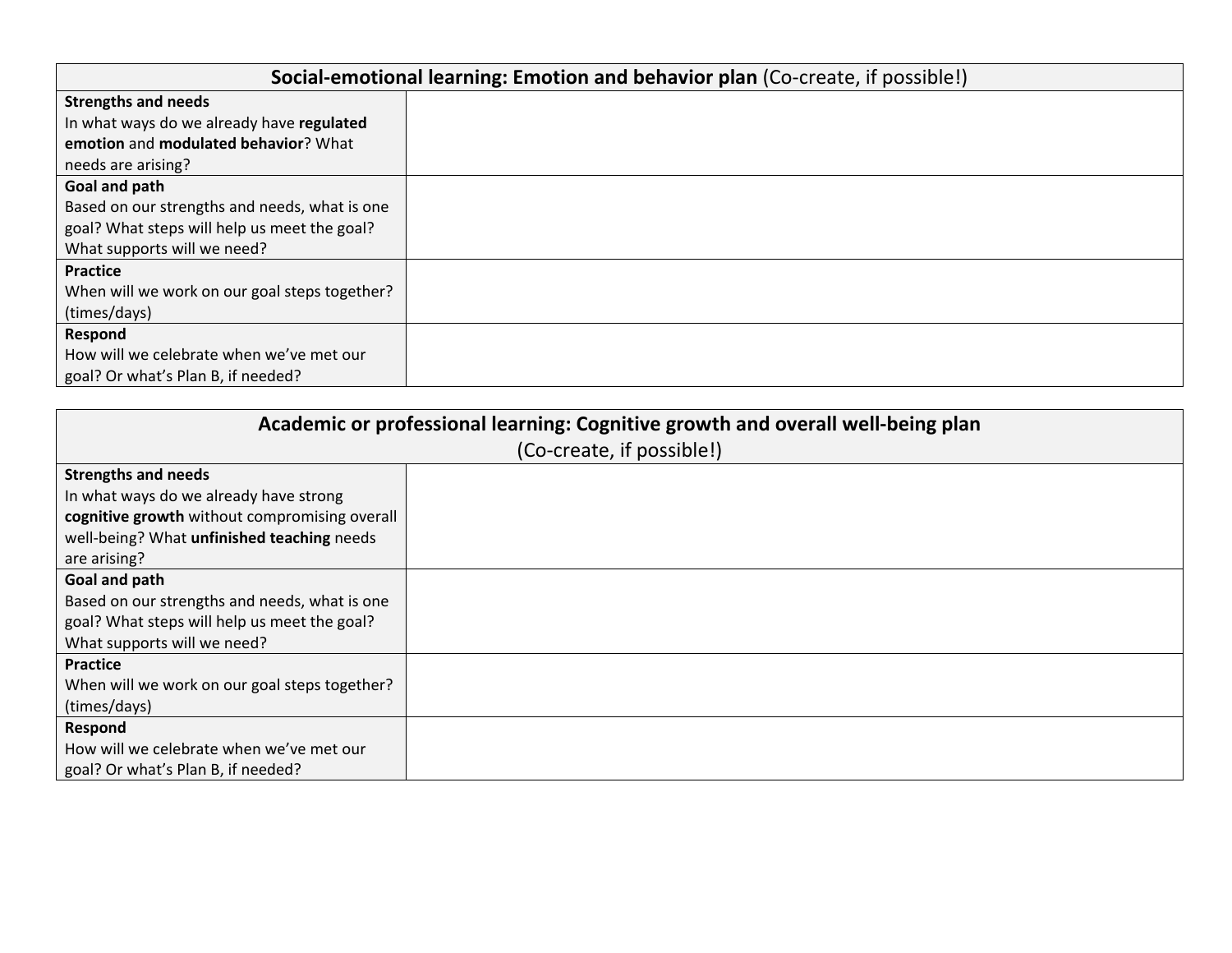### **Classroom teacher plan example**

| <b>Context</b>                                 | Environment                                                                           | <b>Timeframe</b>   |
|------------------------------------------------|---------------------------------------------------------------------------------------|--------------------|
| Who are the learners?                          | What is the learning place or space?                                                  | From when to when? |
| Eighth-grade students;<br>social studies class | Online Zoom/Google Classroom™/phone check-<br>ins (distance learning due to COVID-19) | May-June           |

| Safe and respectful environment considerations          | My plan for environment and timeframe                                                  |
|---------------------------------------------------------|----------------------------------------------------------------------------------------|
| Pick one for focus                                      | l will                                                                                 |
| Create predictable patterns (as best as possible during |                                                                                        |
| interrupted learning)                                   |                                                                                        |
| Attend to transitions                                   | When I make contact with students, I will leverage their funds of knowledge by making  |
| Leverage strengths, interests, and funds of knowledge   | sure there is always time to share knowledge or expertise from their daily lives while |
| Anticipate inclusion and accessibility needs            | away from school. One way I can do this is by asking relationship-building questions.  |
| Be emotionally and sensorially considerate              |                                                                                        |
| Other?                                                  |                                                                                        |

| Social learning: Caring relationships plan (Co-create, if possible!)                                                                                  |                                                                                                                                                                                                                                                                                                                                                                                                                                                                                 |  |  |
|-------------------------------------------------------------------------------------------------------------------------------------------------------|---------------------------------------------------------------------------------------------------------------------------------------------------------------------------------------------------------------------------------------------------------------------------------------------------------------------------------------------------------------------------------------------------------------------------------------------------------------------------------|--|--|
| <b>Strengths and needs</b><br>In what ways do we already have strong<br>caring relationships? What needs are arising?                                 | While we're out of school due to social distancing, I'm able to connect with approximately 75% of the<br>students via Zoom, Google Classroom, or phone call check-ins.                                                                                                                                                                                                                                                                                                          |  |  |
| Goal and path<br>Based on our strengths and needs, what is<br>one goal to grow? What steps will help us<br>meet the goal? What supports will we need? | I will try asking for student leaders to help me make connections with students, especially the 25%<br>that I'm not hearing from. I will: 1. Ask students to be leaders; 2. Schedule check-ins with student<br>leaders; 3. Set up student-to-student check-ins that increase connections but protect the privacy of the<br>student leaders (perhaps this will work with the Remind app because it's a tool that we've already<br>used and I can still monitor the interaction). |  |  |
| <b>Practice</b><br>When will we work on our goal steps<br>together? (times/days)                                                                      | I will practice how to guide student-to-student connections with student leaders at least once a week<br>during Zoom check-ins, and then they will try to practice with students at least once a week. We will<br>continue to practice until there's at least a 10% increase in successful connections. Then I will work on<br>the next 10% to continuously work toward connecting with all students.                                                                           |  |  |
| Respond<br>How will we celebrate when we've met our<br>goal? Or what's Plan B, if needed?                                                             | I will ask the student leaders how they would like to celebrate meeting the goal.<br>If the student-to-student connection approach with the Remind app doesn't work, I will ask the<br>student leaders to help me craft an alternative.                                                                                                                                                                                                                                         |  |  |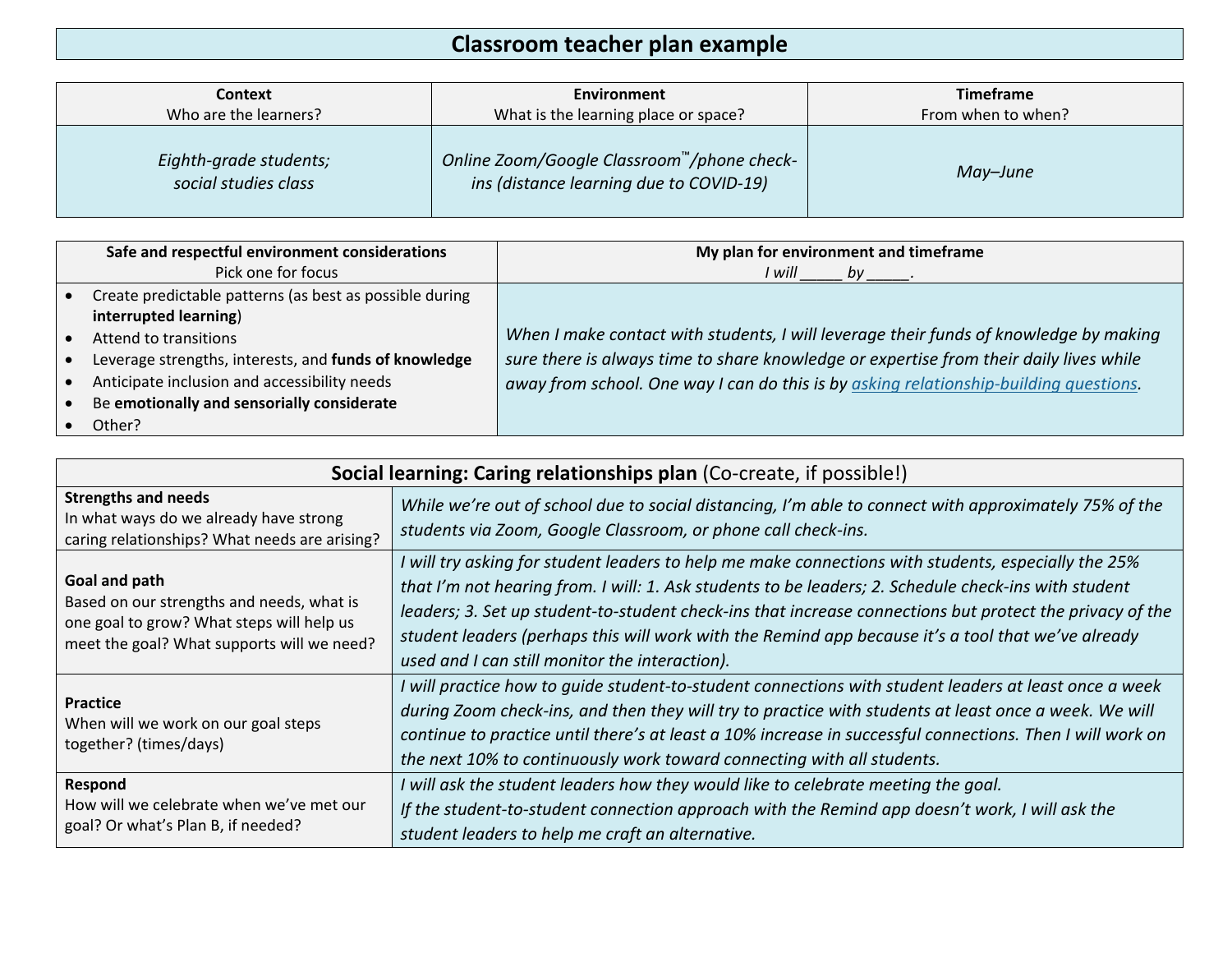| Social and emotional learning: Emotion and behavior plan (Co-create, if possible!) |                                                                                                              |  |  |
|------------------------------------------------------------------------------------|--------------------------------------------------------------------------------------------------------------|--|--|
| <b>Strengths and needs</b>                                                         | When students use online tools such as Zoom and Google Classroom together, they are staying school           |  |  |
| In what ways do we already have                                                    | appropriate for the most part. Sometimes there are examples of inappropriate use, which can distract from    |  |  |
| regulated emotion and modulated                                                    | the check-in or possibly even deter students from participating in the check-in.                             |  |  |
| <b>behavior</b> ? What needs are arising?                                          |                                                                                                              |  |  |
| Goal and path                                                                      | I will make time during the next check-in to do the following: 1. Co-create expectations, rewards, and       |  |  |
| Based on our strengths and needs, what                                             | consequences for school appropriate use of Zoom and Google Classroom that align to expectations              |  |  |
| is one goal? What steps will help us                                               | students will experience in college and careers; 2. Assign students to take turns monitoring whether we're   |  |  |
| meet the goal? What supports will we                                               | following through with expectations, rewards, and consequences; 3. Work with school leaders and families     |  |  |
| need?                                                                              | to follow through with consequences and rewards.                                                             |  |  |
|                                                                                    | Start next week and then make time in each weekly check-in for review of expectations, assigning students    |  |  |
| <b>Practice</b>                                                                    | to monitor and giving updates regarding rewards or consequences from the school or families. We will         |  |  |
| When will we work on our goal steps<br>together? (times/days)                      | continue to practice until we can consistently remain school appropriate for at least three meetings in a    |  |  |
|                                                                                    | row.                                                                                                         |  |  |
| Respond                                                                            | I will ask students for ideas about how they would like to celebrate and determine which ideas are feasible  |  |  |
| How will we celebrate when we've met                                               | given the timeframe, context, and access to resources. If the plan doesn't work, I will ask students to help |  |  |
| our goal? Or what's Plan B, if needed?                                             | me co-create a Plan B.                                                                                       |  |  |

| Academic or professional learning: Cognitive growth and overall well-being plan |                                                                                                              |  |  |
|---------------------------------------------------------------------------------|--------------------------------------------------------------------------------------------------------------|--|--|
| (Co-create, if possible!)                                                       |                                                                                                              |  |  |
| <b>Strengths and needs</b>                                                      |                                                                                                              |  |  |
| In what ways do we already have strong                                          | Even though we are engaged in distance learning, approximately 65% of students are still able to show US     |  |  |
| cognitive growth without compromising                                           | geography knowledge growth through short, engaging, and sometimes funny online and verbal exercises. I       |  |  |
| overall well-being? What unfinished                                             | want to figure out how to support US geography knowledge growth for more students.                           |  |  |
| learning needs are arising?                                                     |                                                                                                              |  |  |
| Goal and path                                                                   | To make sure all students are growing in US geography knowledge even while we're engaged in distance         |  |  |
| Based on our strengths and needs, what                                          | learning, I will ask my student leaders to help reach out to students who may not have access to tools or    |  |  |
| is one goal? What steps will help us                                            | who need student-to-student interaction for successful learning. During my check-ins with student leaders,   |  |  |
| meet the goal? What supports will we                                            | I will ask them to collect information from students so that we'll have more ideas for how to support all    |  |  |
| need?                                                                           | students' growth.                                                                                            |  |  |
|                                                                                 | I will practice how to guide student-to-student connections with student leaders at least once a week        |  |  |
| <b>Practice</b>                                                                 | during Zoom check-ins, and then they will try to gather information from peers at least once a week. We      |  |  |
| When will we work on our goal steps                                             | will continue to practice until there's at least a 10% increase in knowledge growth. Then I will work on the |  |  |
| together? (times/days)                                                          | next 10% to continuously work toward including all students in growth.                                       |  |  |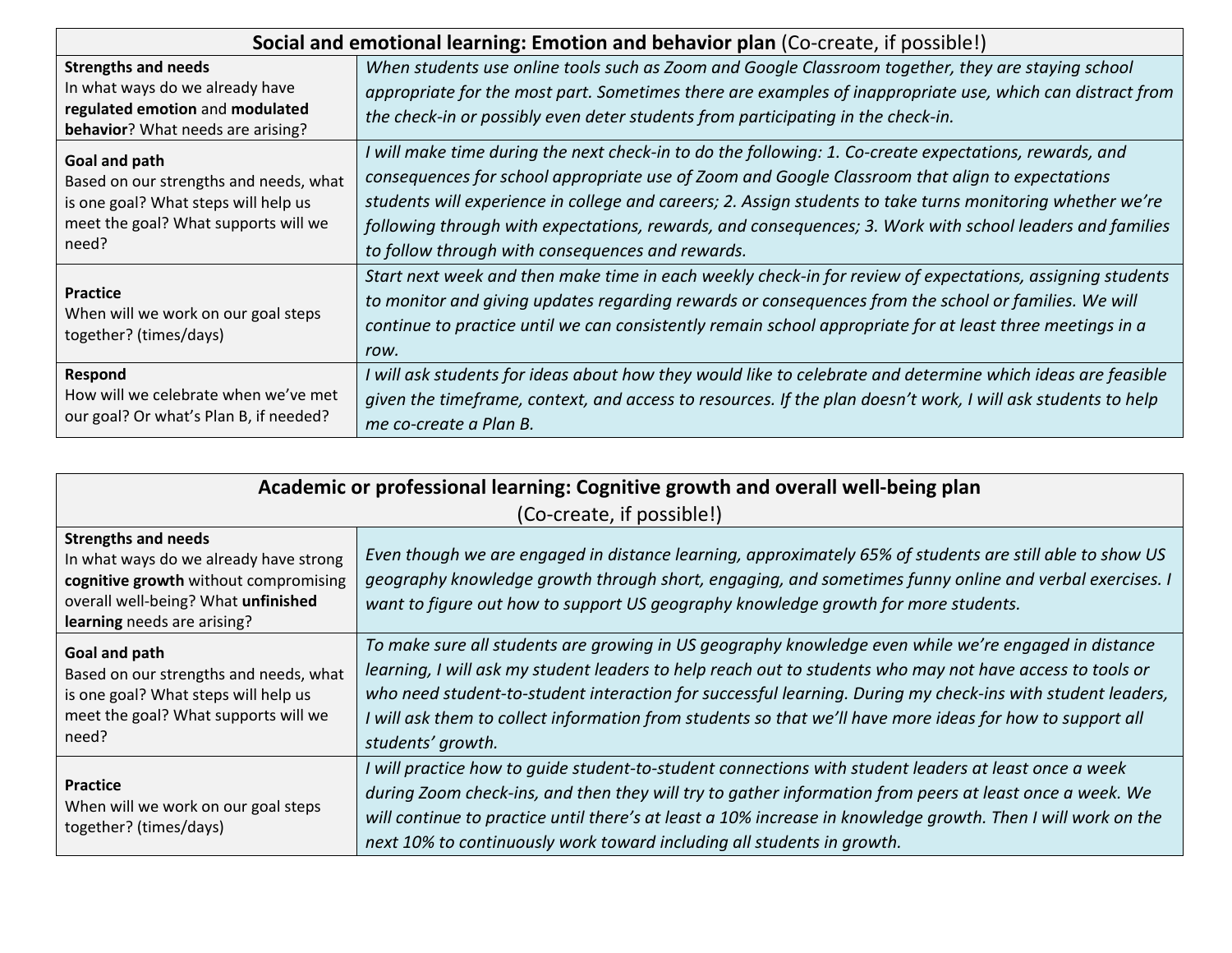| Respond                                | I will ask the student leaders how they would like to celebrate meeting the goal.                       |
|----------------------------------------|---------------------------------------------------------------------------------------------------------|
| How will we celebrate when we've met   | If the student-to-student connection approach to growing in US geography knowledge doesn't work, I will |
| our goal? Or what's Plan B, if needed? | ask the student leaders to help me craft an alternative.                                                |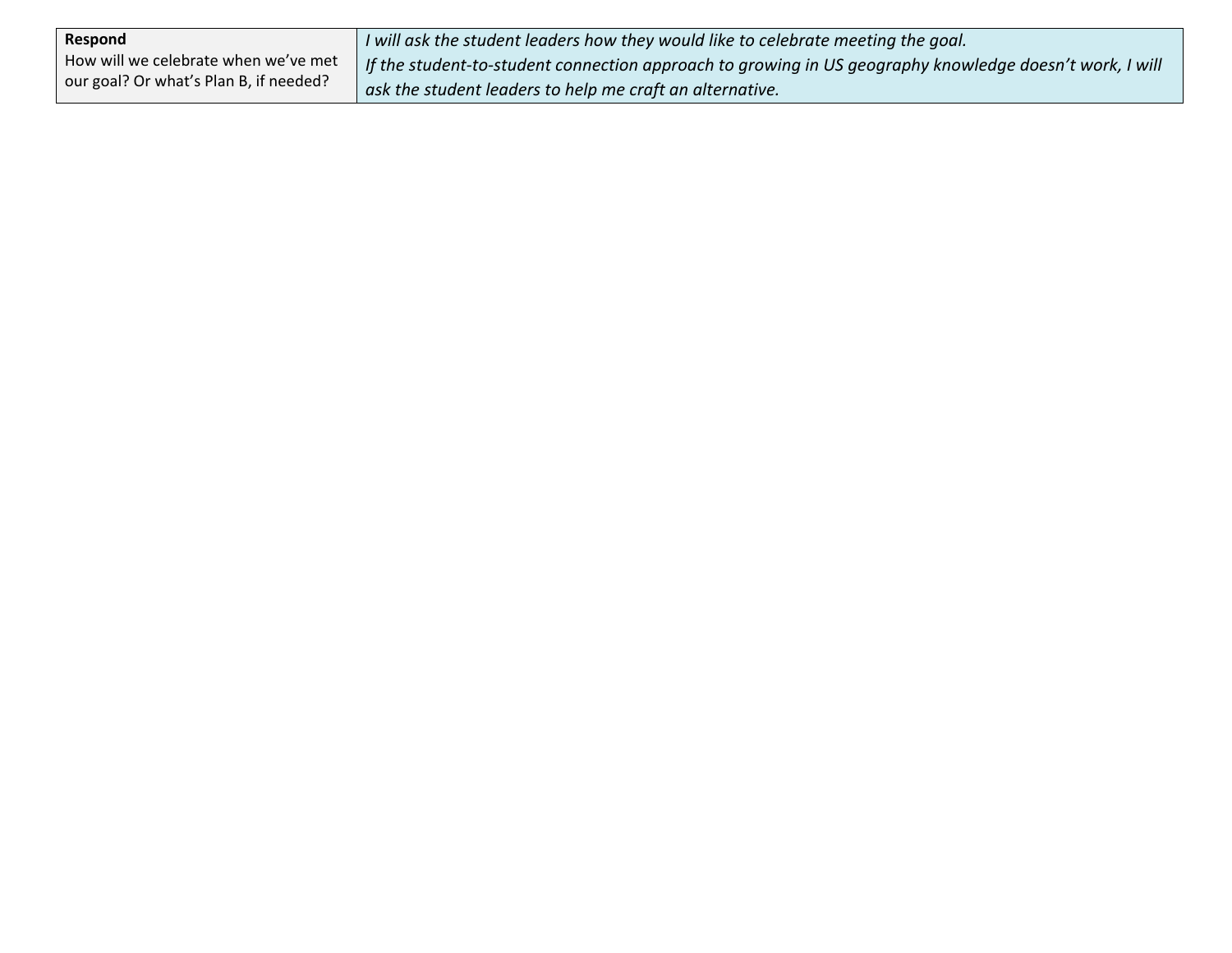### **Principal plan example**

| Context                | Environment                                                       | <b>Timeframe</b>   |
|------------------------|-------------------------------------------------------------------|--------------------|
| Who are the learners?  | What is the learning place or space?                              | From when to when? |
| Middle school teachers | <b>Zoom staff meetings</b><br>(distance learning due to COVID-19) | May-June           |

| Safe and respectful environment considerations                                                                                                  | My plan for environment and timeframe                                                                                                                                                                                                                                                            |
|-------------------------------------------------------------------------------------------------------------------------------------------------|--------------------------------------------------------------------------------------------------------------------------------------------------------------------------------------------------------------------------------------------------------------------------------------------------|
| Pick one for focus                                                                                                                              | I will                                                                                                                                                                                                                                                                                           |
| Create predictable patterns (as best as possible during                                                                                         |                                                                                                                                                                                                                                                                                                  |
| interrupted learning)<br>Attend to transitions                                                                                                  | During Zoom staff meetings, I will be sensorially considerate by making sure to cue<br>members to click mute at the beginning of the meeting. This will help ensure<br>background noises don't cause additional stress or distraction. I will ask staff members<br>to help me remember this cue. |
| Leverage strengths, interests, funds of knowledge<br>Anticipate inclusion and accessibility needs<br>Be emotionally and sensorially considerate |                                                                                                                                                                                                                                                                                                  |
| Other?                                                                                                                                          |                                                                                                                                                                                                                                                                                                  |

| Social learning: Caring relationships plan (Co-create, if possible!)                                                                                     |                                                                                                                                                                                                                                                                                                                                                                                                                           |  |  |
|----------------------------------------------------------------------------------------------------------------------------------------------------------|---------------------------------------------------------------------------------------------------------------------------------------------------------------------------------------------------------------------------------------------------------------------------------------------------------------------------------------------------------------------------------------------------------------------------|--|--|
| <b>Strengths and needs</b><br>In what ways do we already have strong,<br>caring relationships? What needs are<br>arising?                                | The staff members who have worked together for many years have a strong relationship and are able to<br>interact and speak up during Zoom meetings. The newer staff are quiet and not interacting or speaking up<br>very often.                                                                                                                                                                                           |  |  |
| Goal and path<br>Based on our strengths and needs, what<br>is one goal to grow? What steps will help<br>us meet the goal? What supports will we<br>need? | I will ask veteran teachers to team up with newer staff members. I will provide time at the beginning of<br>Zoom staff meetings for the veteran teachers to use the chat feature of Zoom to connect with newer staff<br>members and/or to use the breakout room feature of Zoom to interact. I will ask both veteran and newer<br>staff members to try using relationship-building questions or propose a different tool. |  |  |
| <b>Practice</b><br>When will we work on our goal steps<br>together? (times/days)                                                                         | This will occur at the beginning of each Thursday staff meeting. I will partner with tech support so that the<br>use of the chat and breakout rooms goes as smoothly as possible and so that the exercise lasts<br>approximately 10-15 minutes. We will continue to practice until there is a balance of veteran and newer<br>teachers interacting and speaking up during meetings.                                       |  |  |
| Respond<br>How will we celebrate when we've met<br>our goal? Or what's Plan B, if needed?                                                                | I will ask staff how they would like to celebrate meeting the goal.<br>If the balanced staff approach with the chat and break out rooms doesn't work, I will ask interested staff<br>members to help me craft an alternative.                                                                                                                                                                                             |  |  |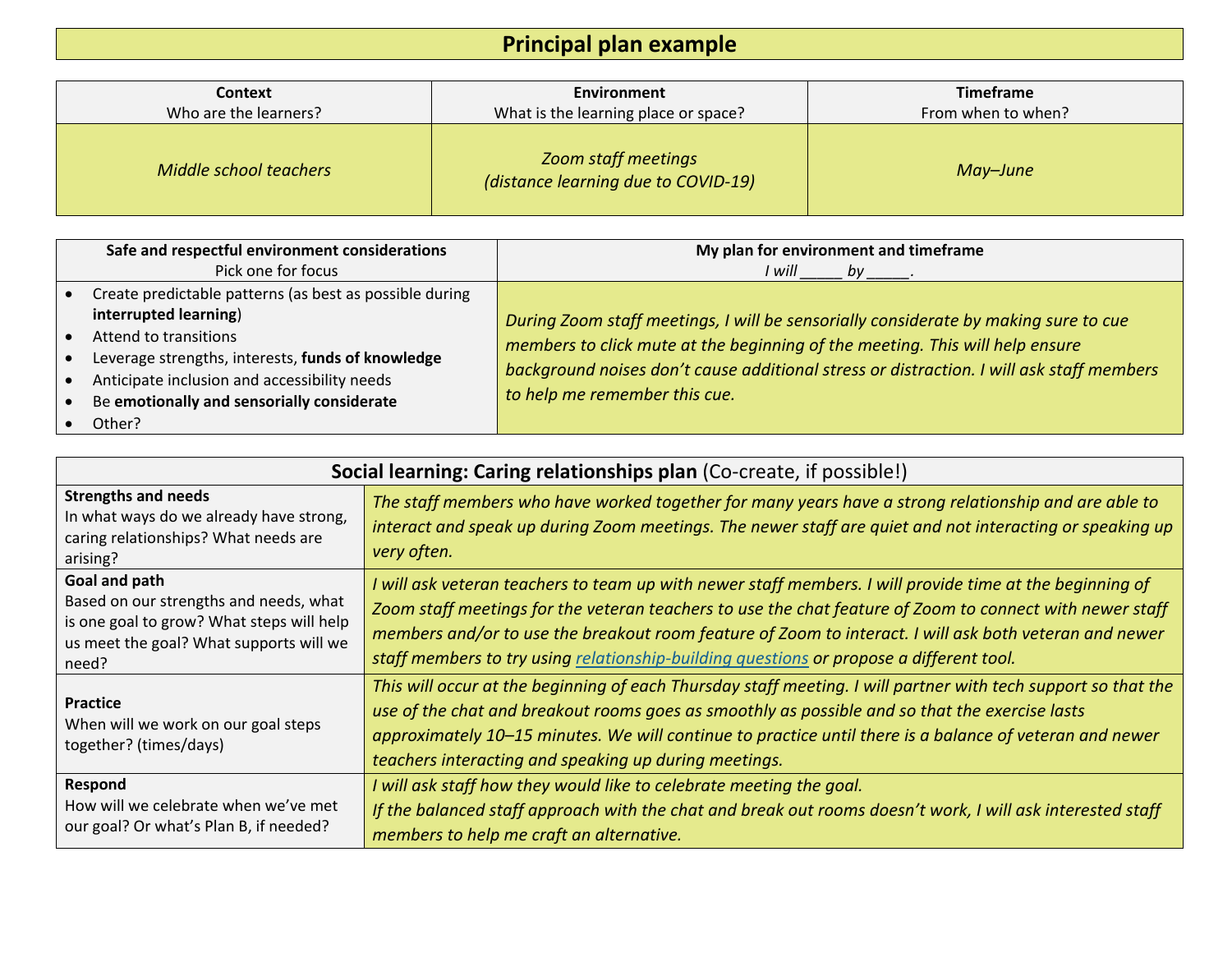| Social and emotional learning: Emotion and behavior plan (Co-create, if possible!)                                                               |                                                                                                                                                                                                                                                                   |  |
|--------------------------------------------------------------------------------------------------------------------------------------------------|-------------------------------------------------------------------------------------------------------------------------------------------------------------------------------------------------------------------------------------------------------------------|--|
| <b>Strengths and needs</b><br>In what ways do we already have<br>regulated emotion and modulated<br>behavior? What needs are arising?            | When staff use online tools such as Zoom together, they are staying professional for the most part.<br>Sometimes there are examples of unprofessional use, which can distract from the meeting or possibly even<br>deter staff from participating in the meeting. |  |
| Goal and path<br>Based on our strengths and needs, what<br>is one goal? What steps will help us<br>meet the goal? What supports will we<br>need? | I will make time during the next meeting to do the following: 1. Co-create expectations for the professional<br>use of Zoom, 2. I will assign staff members to take turns monitoring and reporting out whether we're<br>following through with expectations.      |  |
| <b>Practice</b><br>When will we work on our goal steps<br>together? (times/days)                                                                 | Start next week and then make time in each weekly Zoom staff meeting for reviewing expectations,<br>assigning staff to monitor, and reporting out whether we're following through with expectations.                                                              |  |
| Respond<br>How will we celebrate when we've met<br>our goal? Or what's Plan B, if needed?                                                        | I will ask staff for ideas about how they would like to celebrate and determine which ideas are feasible<br>given the timeframe, context, and access to resources. If the plan doesn't work, I will ask staff to help me<br>co-create a Plan B.                   |  |

| Academic or professional learning: Cognitive growth and overall well-being plan                                                                                                     |                                                                                                                                                                                                                                                                                                                                                                                                                                                                                               |  |  |
|-------------------------------------------------------------------------------------------------------------------------------------------------------------------------------------|-----------------------------------------------------------------------------------------------------------------------------------------------------------------------------------------------------------------------------------------------------------------------------------------------------------------------------------------------------------------------------------------------------------------------------------------------------------------------------------------------|--|--|
| (Co-create, if possible!)                                                                                                                                                           |                                                                                                                                                                                                                                                                                                                                                                                                                                                                                               |  |  |
| <b>Strengths and needs</b><br>In what ways do we already have strong<br>cognitive growth without compromising<br>overall well-being? What unfinished<br>learning needs are arising? | Staff have made a tremendously fast switch to provide distance learning. Many have learned how to use a<br>variety of distance-learning tools, such as Zoom, Google Classroom, Pear Deck®, and Remind, to engage<br>their students from afar. Approximately 40% of staff report (via a Poll Everywhere question) that they are<br>still in the process of learning how to effectively use these tools and feel overwhelmed.                                                                   |  |  |
| Goal and path<br>Based on our strengths and needs, what<br>is one goal? What steps will help us<br>meet the goal? What supports will we<br>need?                                    | To make sure all staff are supported in growing their knowledge of how to effectively use distance-learning<br>tools without feeling overwhelmed, I will form groups of staff members to swap ways to increase<br>knowledge and skill with distance tools. I will provide 15 minutes during weekly Zoom staff meetings for<br>the groups to check in and share out. I will ask that staff groups also meet for an additional half hour per<br>week to continue swapping knowledge and skills. |  |  |
| <b>Practice</b><br>When will we work on our goal steps<br>together? (times/days)                                                                                                    | I will model the use of distance-learning tools during our weekly Zoom staff meetings and provide at least<br>45 minutes per week for groups of staff to work together to increase knowledge and skill. We will continue<br>to practice until at least 80% of staff report an increase in knowledge and a decrease in feeling<br>overwhelmed (measured by quick a Poll Everywhere question once a week).                                                                                      |  |  |
| Respond<br>How will we celebrate when we've met<br>our goal? Or what's Plan B, if needed?                                                                                           | I will ask staff how they would like to celebrate meeting the goal.<br>If the staff group approach to growing in knowledge and skill doesn't work, I will ask staff to help me craft<br>an alternative.                                                                                                                                                                                                                                                                                       |  |  |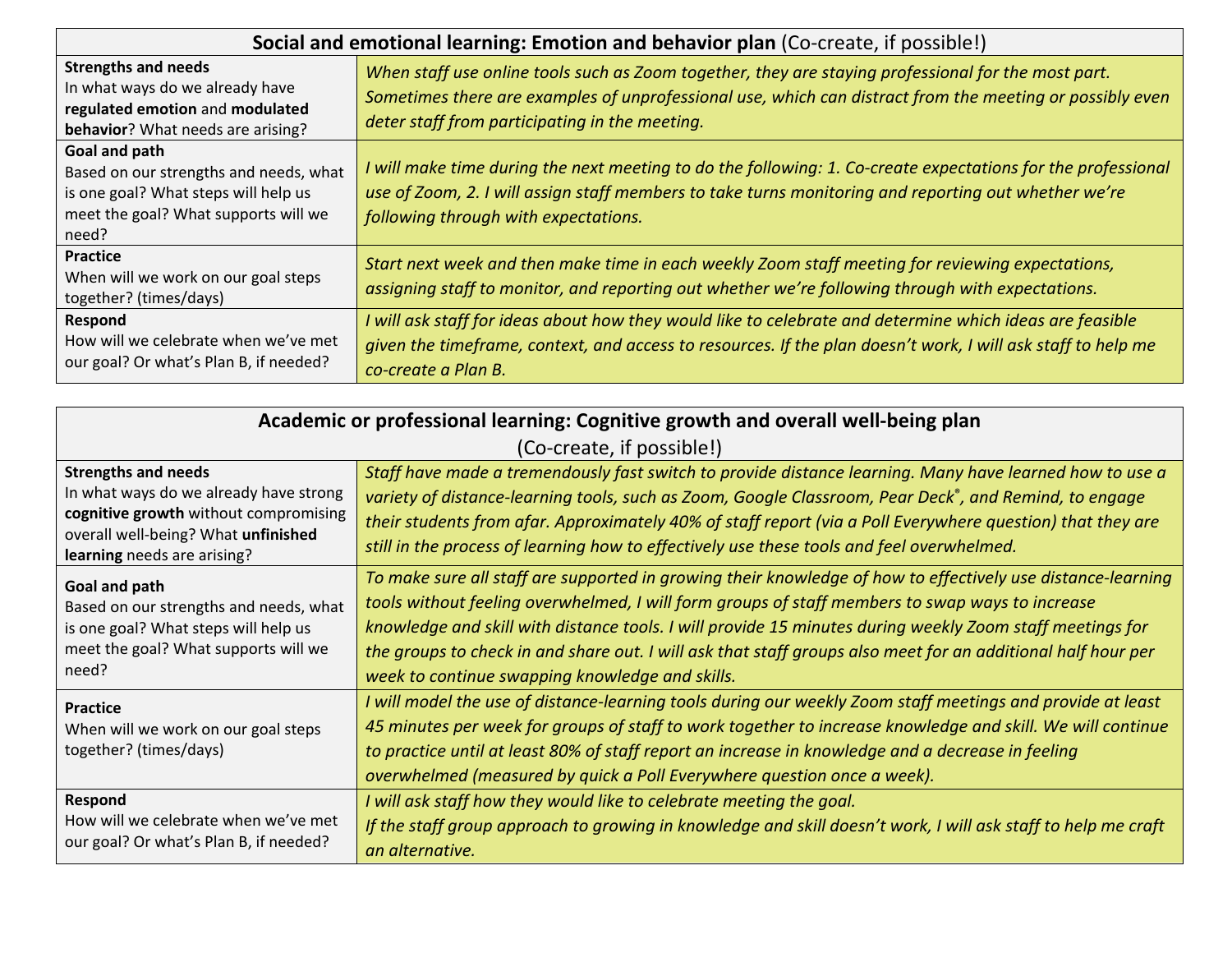#### **Glossary of terms and concepts**

**Accessibility considerations:** Provide multiple means of engagement, representation, action, and expression. (For more information, see [Universal Design for](http://udlguidelines.cast.org/)  [Learning \(UDL\) Guidelines.](http://udlguidelines.cast.org/))

**Cognitive growth:** For the purposes of this publication, academic learning for students and professional learning for educators.

**Emotional safety considerations:** Being responsive to students' perspectives and needs, affirming all students' full identities, and establishing structures that create predictability and consistency. (For more information, see [Trauma and Learning in America's Classrooms](http://www.pdkmembers.org/members_online/publications/archive/pdf/PDK_98_6/35pdk_98_6.pdf) from *Phi Delta Kappan*.)

**Funds of Knowledge: "**Collections of knowledge based in cultural practices that are a part of families' inner culture, work experience, or their daily routine. It is the knowledge and expertise that students and their family members have because of their roles in their families, communities, and culture."1 (For more information, see [How to Use Funds of Knowledge in Your Classroom and Create Better Connections\)](https://www.notimeforflashcards.com/2018/02/funds-of-knowledge.html).

**Inclusion considerations:** Know your students' learning strengths, needs, and funds of knowledge. This information can be gathered through formal processes such as IEPs, 504s, and EL plans as well as from students, families, and educators. Address students' strengths, needs, and funds of knowledge with multiple means of representation, multiple means of action and expression, and multiple means of engagement. (For more information, see the UDL [Guidelines.](http://udlguidelines.cast.org/))

**Modulated behavior and regulated emotion: "**The ability to self-regulate—to strategically modulate one's emotional reactions or states in order to be more effective at coping and engaging with the environment—is a critical aspect of human development."<sup>2</sup> (For more information, see th[e UDL guidelines for self](http://udlguidelines.cast.org/)[regulation\)](http://udlguidelines.cast.org/).

**Retraumatization:** Feelings, conditions, or occurrences that can trigger painful memories of past trauma and even interfere with healing and recovery.

**Interrupted learning:** Learning that occurs irregularly, with breaks in established routines and inconsistencies in meeting the academic, social, emotional, and/or physical needs of learners; can cause or add to stress and trauma.

**Sensory considerations:** Some sensory inputs can cause/increase stress or activate trauma. When possible, make decisions about lighting, temperature, volume, and tactile experiences that contribute to a safe and respectful environment. (For more information, see the [UDL Guidelines.](http://udlguidelines.cast.org/))

**Tolerable stress:** Activates the body's alert systems. If the activation is buffered by relationships and processes that help us adapt, the body can recover and learning can happen. (For more information, see [Toxic Stress](https://developingchild.harvard.edu/science/key-concepts/toxic-stress/) from Harvard University, Center on the Developing Child.)

**Toxic stress:** Strong, frequent, and/or prolonged adversity without adequate support. This kind of prolonged activation of the stress response systems can disrupt our body's systems, resulting in a cumulative health toll and learning barriers. (For more information, see [Toxic Stress](https://developingchild.harvard.edu/science/key-concepts/toxic-stress/) from Harvard University, Center on the Developing Child.)

**Trauma**: Unique to individuals; an event or enduring condition in which a person's ability to integrate their emotional experience is overwhelmed. The person experiences a threat to their psychological safety, bodily integrity, life, or safety of a caregiver or family member. (For more information, see [Standards of](https://traumainformedoregon.org/wp-content/uploads/2017/07/Definitions-and-Additional-Resources-for-Standards-of-Practice-7.31.17.pdf)  [Practice for Trauma Informed Care: Definitions and Additional Resources.](https://traumainformedoregon.org/wp-content/uploads/2017/07/Definitions-and-Additional-Resources-for-Standards-of-Practice-7.31.17.pdf))

**Unfinished learning:** "Prerequisite knowledge or skills that students need for future work that they don't have *yet*." <sup>3</sup> (For more information, see [Addressing](https://achievethecore.org/aligned/addressing-unfinished-learning-context-grade-level-work/)  [Unfinished Learning in the Context of Grade-Level Work.](https://achievethecore.org/aligned/addressing-unfinished-learning-context-grade-level-work/))